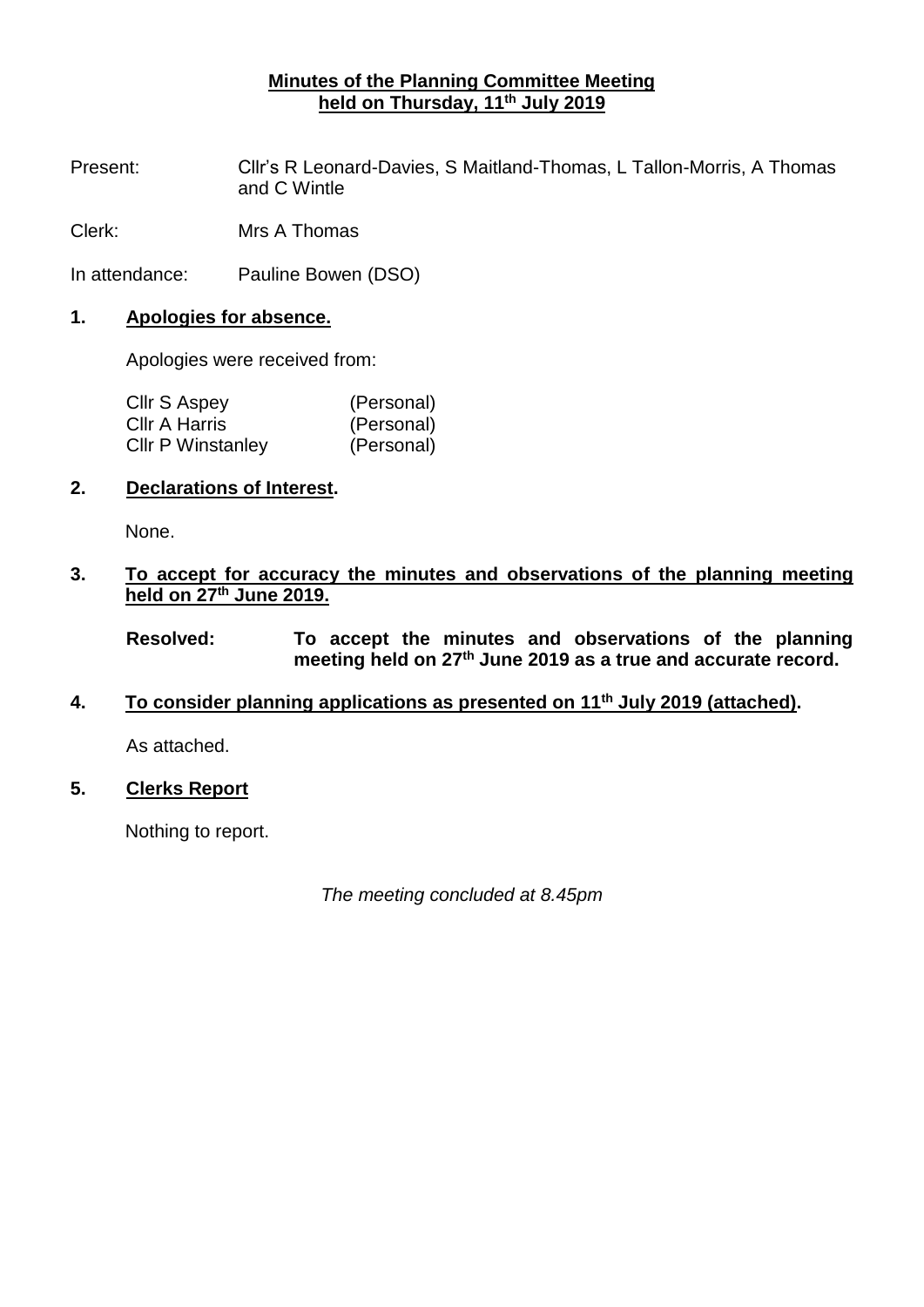# Porthcawl Town Council



## PLANNING APPLICATIONS FOR CONSIDERATION BY THE PLANNING COMMITTEE  $11<sup>th</sup>$  July 2019

| <b>APPLICATION</b>                                       | <b>COMMENTS</b>     |
|----------------------------------------------------------|---------------------|
| T/19/33/TPO                                              |                     |
|                                                          | <b>No Objection</b> |
| <b>BCBC Highways Department</b>                          |                     |
| 15a Bryneglwys Avenue                                    |                     |
|                                                          |                     |
| Porthcawl                                                |                     |
|                                                          |                     |
| Fell Ash tree.                                           |                     |
| P/19/424/FUL                                             |                     |
|                                                          |                     |
|                                                          | <b>No Objection</b> |
| Mr R & Mrs M Anthony                                     |                     |
| <b>Bookmakers Unit</b>                                   |                     |
| Marine Pub & Flatlets                                    |                     |
| Esplanade                                                |                     |
| Porthcawl                                                |                     |
|                                                          |                     |
|                                                          |                     |
| Change use of bookmakers to Marine Flatlets reception    |                     |
| area with external alterations.                          |                     |
| P/19/427/RLX                                             |                     |
|                                                          |                     |
|                                                          | <b>No Objection</b> |
| Mr D Hill                                                |                     |
| 3 Penylan Close                                          |                     |
| Porthcawl                                                |                     |
|                                                          |                     |
|                                                          |                     |
| Remove condition 2 (materials) of P/19/321/FUL.          |                     |
| P/19/440/LIS                                             |                     |
|                                                          | <b>No Objection</b> |
| The Rest (Porthcawl) Ltd                                 |                     |
| The Former Rest Convalescent Home                        |                     |
| <b>Rest Bay</b>                                          |                     |
|                                                          |                     |
| Porthcawl                                                |                     |
|                                                          |                     |
| Listed building consent for external works to facilitate |                     |
| the addition of a roof terrace to the second floor of    |                     |
| apartment R23.                                           |                     |
| P/19/436/FUL                                             |                     |
|                                                          |                     |
|                                                          | <b>No Objection</b> |
| Mr A Edwards                                             |                     |
| 50 Fulmar Road                                           |                     |
| Porthcawl                                                |                     |
|                                                          |                     |
|                                                          |                     |
| Demolish existing garage and construct single storey     |                     |
| side/front extension.                                    |                     |